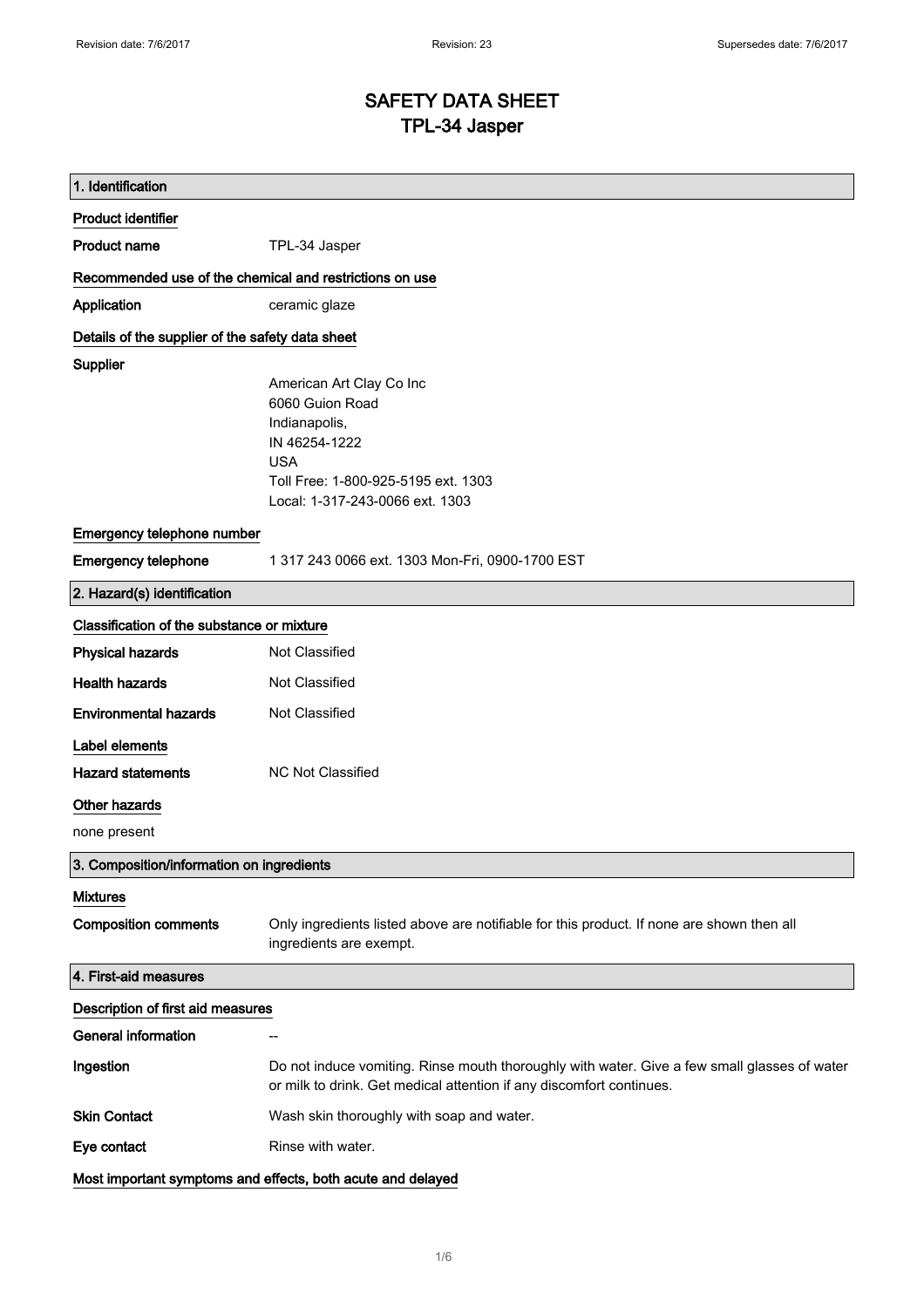| Inhalation                                                   | Read Section 2 for any specific precautions associated with this product. In general, breathing<br>any type of dust / mist can and may aggravate irritation of the throat and lungs.                                                                                                                        |  |
|--------------------------------------------------------------|-------------------------------------------------------------------------------------------------------------------------------------------------------------------------------------------------------------------------------------------------------------------------------------------------------------|--|
| Ingestion                                                    | Read Section 2 for any specific precautions associated with the use of this product. Products<br>with specific warnings about ingestion will give guidance there.                                                                                                                                           |  |
| <b>Skin contact</b>                                          | Read Section 2 for any specific precautions associated with the use of this product. In general<br>most ceramic glazes, clays and special products will tend to have a drying effect on the skin<br>and may cause some sensitivity to users with sensitive skin.                                            |  |
| Eye contact                                                  | Read Section 2 for any specific precautions associated with the use of this product. In general<br>most ceramic and special products contain materials that maybe abrasive to eyes. Keeping<br>materials from contacting the eyes is prudent. If contact does occur, flush with clean water, do<br>not rub. |  |
|                                                              | Indication of immediate medical attention and special treatment needed                                                                                                                                                                                                                                      |  |
| Notes for the doctor                                         | Treat symptomatically.                                                                                                                                                                                                                                                                                      |  |
| 5. Fire-fighting measures                                    |                                                                                                                                                                                                                                                                                                             |  |
| <b>Extinguishing media</b>                                   |                                                                                                                                                                                                                                                                                                             |  |
| Suitable extinguishing media                                 | Use fire-extinguishing media suitable for the surrounding fire.                                                                                                                                                                                                                                             |  |
| Special hazards arising from the substance or mixture        |                                                                                                                                                                                                                                                                                                             |  |
| Specific hazards                                             | The product is not believed to present a hazard due to its physical nature.                                                                                                                                                                                                                                 |  |
| Advice for firefighters                                      |                                                                                                                                                                                                                                                                                                             |  |
| Special protective equipment<br>for firefighters             | Use protective equipment appropriate for surrounding materials.                                                                                                                                                                                                                                             |  |
| 6. Accidental release measures                               |                                                                                                                                                                                                                                                                                                             |  |
|                                                              |                                                                                                                                                                                                                                                                                                             |  |
|                                                              | Personal precautions, protective equipment and emergency procedures                                                                                                                                                                                                                                         |  |
| <b>Personal precautions</b>                                  | For personal protection, see Section 8.                                                                                                                                                                                                                                                                     |  |
| <b>Environmental precautions</b>                             |                                                                                                                                                                                                                                                                                                             |  |
| <b>Environmental precautions</b>                             | Please read Section 2 completely. If any environmental warnings such as; H411 or H412 are<br>listed in Section 2, please use appropriate procedures when disposing of product and<br>container. Do not put materials into waterways or sewers.                                                              |  |
| Methods and material for containment and cleaning up         |                                                                                                                                                                                                                                                                                                             |  |
| Methods for cleaning up                                      | Collect spillage for reclamation or absorb in vermiculite, dry sand or similar material                                                                                                                                                                                                                     |  |
| Reference to other sections                                  | For waste disposal, see Section 13. For personal protection, see Section 8.                                                                                                                                                                                                                                 |  |
| 7. Handling and storage                                      |                                                                                                                                                                                                                                                                                                             |  |
| Precautions for safe handling                                |                                                                                                                                                                                                                                                                                                             |  |
| <b>Usage precautions</b>                                     | Read label before use. Do not eat, drink or smoke when using this product. Good personal<br>hygiene procedures should be implemented. Wash hands and any other contaminated areas<br>of the body with soap and water before leaving the work site.                                                          |  |
| Conditions for safe storage, including any incompatibilities |                                                                                                                                                                                                                                                                                                             |  |
| <b>Storage precautions</b>                                   | Store in tightly-closed, original container in a dry and cool place.                                                                                                                                                                                                                                        |  |
| Specific end uses(s)                                         |                                                                                                                                                                                                                                                                                                             |  |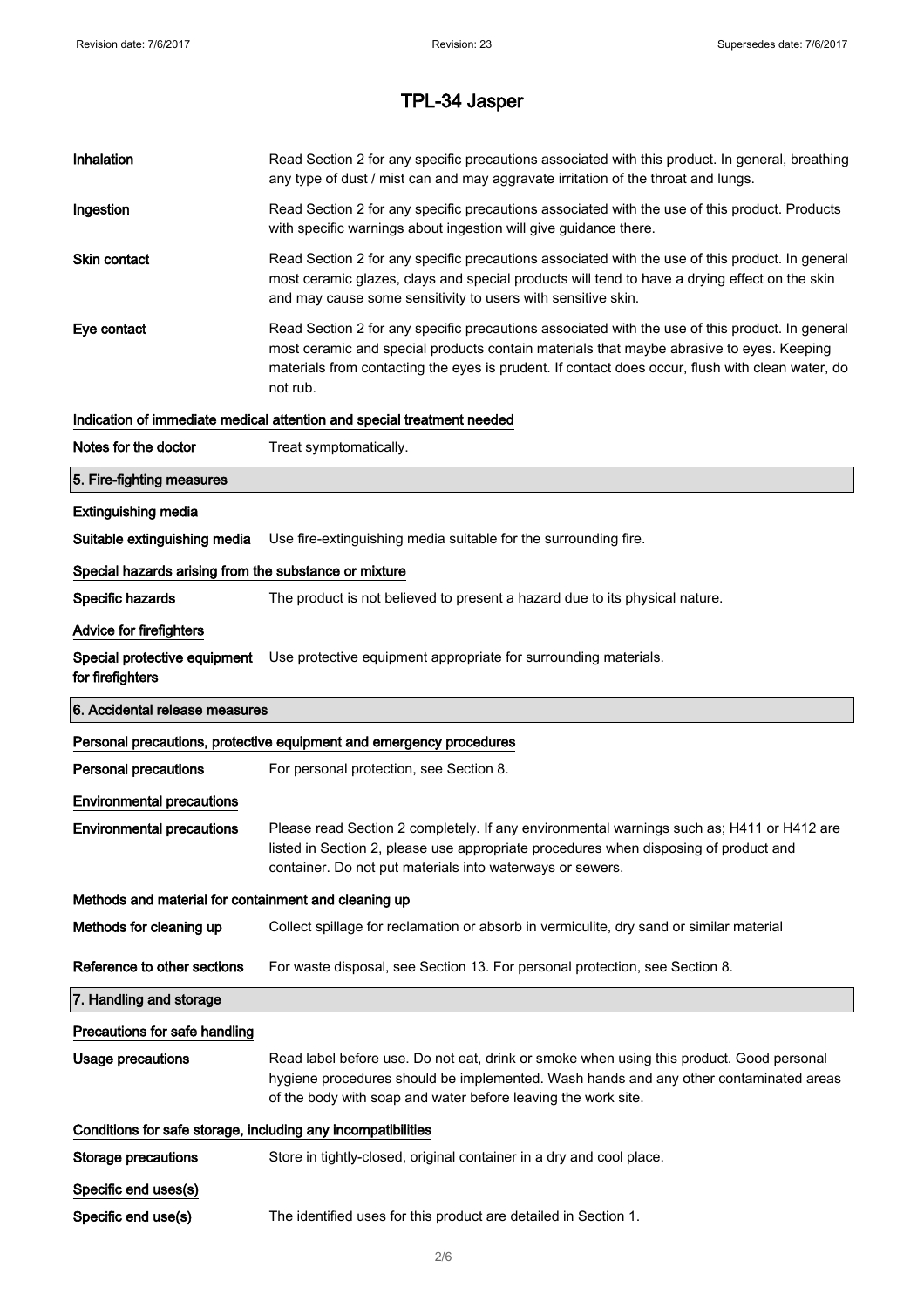## 8. Exposure Controls/personal protection

| Ingredient comments                 | Only ingredients listed n Section 3 are notifiable for this product. If none are shown then all<br>ingredients are exempt.                                                                                           |
|-------------------------------------|----------------------------------------------------------------------------------------------------------------------------------------------------------------------------------------------------------------------|
| <b>Exposure controls</b>            |                                                                                                                                                                                                                      |
| Appropriate engineering<br>controls | No specific ventilations requirements unless the "FAN" pictogram is shown above or specified<br>in Section 2.                                                                                                        |
| Eye/face protection                 | No specific eye protection required unless the "EYE PROTECTION" pictogram is shown<br>above or specified in Section 2.                                                                                               |
| Hand protection                     | No specific hand protection required unless the "HAND PROTECTION" pictogram is shown<br>above or specified in Section 2.                                                                                             |
| Hygiene measures                    | Using good personal hygiene practices is always appropriate. Keeping a clean work space,<br>cleaning up properly when done, and not eating, drinking or smoking when using this product.                             |
| Respiratory protection              | No specific respiratory protection required unless the "RESPIRATOR" pictogram is shown<br>above or specified in Section 2. Using the appropriate certified protection for the operation is<br>important if required. |

9. Physical and Chemical Properties

## Information on basic physical and chemical properties

| Appearance                                      | Colored liquid.           |
|-------------------------------------------------|---------------------------|
| Color                                           | Various colors.           |
| Odor                                            | Almost odorless.          |
| Odor threshold                                  | No information available. |
| рH                                              | $6 - 8$                   |
| <b>Melting point</b>                            | No information available. |
| Initial boiling point and range                 | No information available. |
| <b>Flash point</b>                              | No information available. |
| <b>Evaporation rate</b>                         | No information available. |
| Flammability (solid, gas)                       | No information available. |
| Upper/lower flammability or<br>explosive limits | No information available. |
| Vapor pressure                                  | No information available. |
| <b>Relative density</b>                         | Greater than 1.0          |
| Solubility(ies)                                 | Not applicable.           |
| <b>Partition coefficient</b>                    | No information available. |
| Auto-ignition temperature                       | Not applicable.           |
| <b>Decomposition Temperature</b>                | No information available. |
| <b>Viscosity</b>                                | No information available. |
| <b>Explosive properties</b>                     | none                      |
| <b>Oxidizing properties</b>                     | none                      |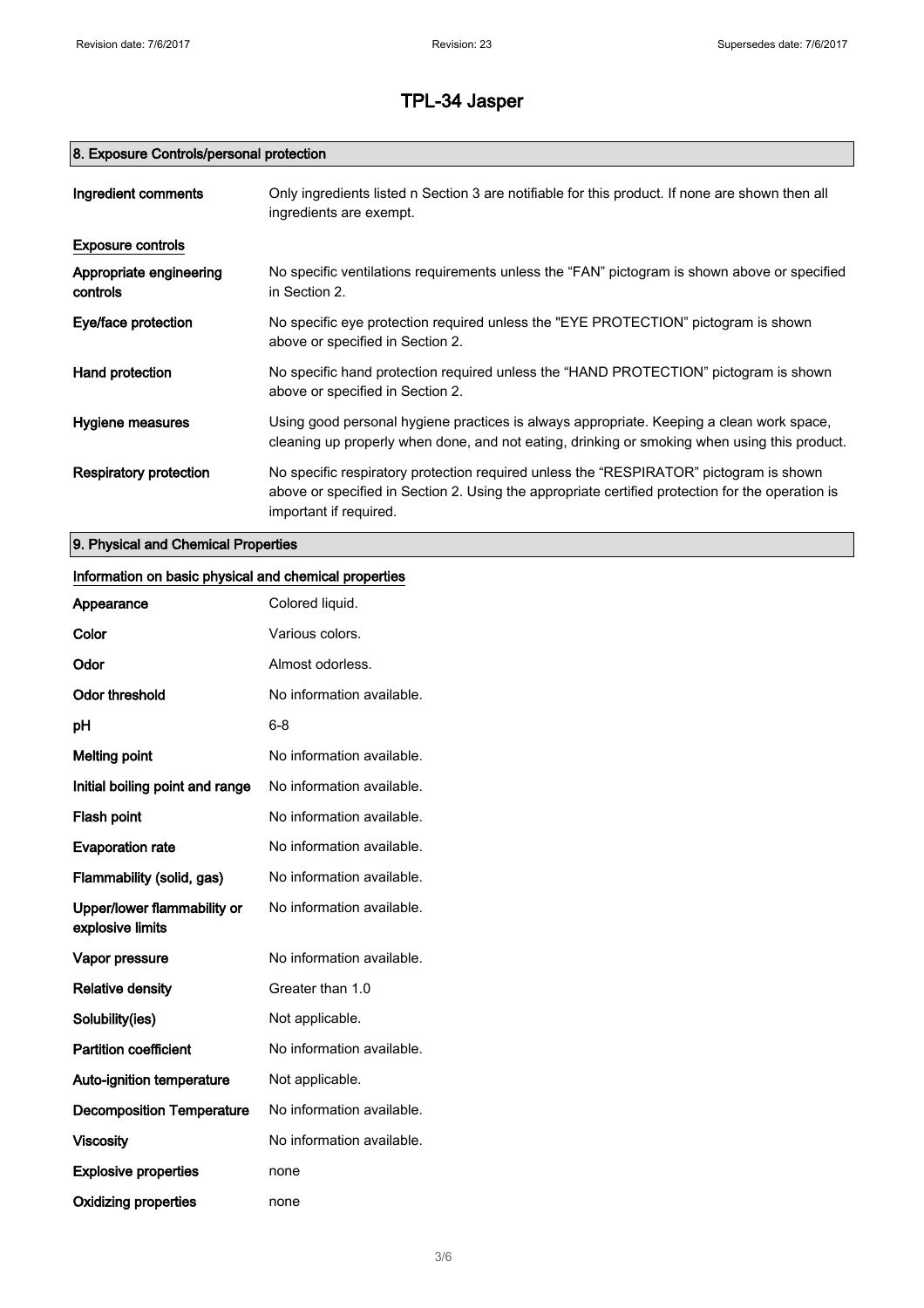| Other information                     | Not applicable.                                                                                                                                                                                                                                |
|---------------------------------------|------------------------------------------------------------------------------------------------------------------------------------------------------------------------------------------------------------------------------------------------|
| 10. Stability and reactivity          |                                                                                                                                                                                                                                                |
| Reactivity                            | There are no known reactivity hazards associated with this product.                                                                                                                                                                            |
| <b>Stability</b>                      | No particular stability concerns.                                                                                                                                                                                                              |
| Possibility of hazardous<br>reactions | None known.                                                                                                                                                                                                                                    |
| <b>Conditions to avoid</b>            | None known.                                                                                                                                                                                                                                    |
| Materials to avoid                    | None known.                                                                                                                                                                                                                                    |
| Hazardous decomposition<br>products   | None known.                                                                                                                                                                                                                                    |
| 11. Toxicological information         |                                                                                                                                                                                                                                                |
| Information on toxicological effects  |                                                                                                                                                                                                                                                |
| <b>Toxicological effects</b>          | Please read Section 2 thoroughly to understand the toxicological risks, (if any) and<br>precautions for safe use (if any).                                                                                                                     |
| Skin corrosion/irritation             |                                                                                                                                                                                                                                                |
| Skin sensitization                    |                                                                                                                                                                                                                                                |
| <b>Skin sensitization</b>             | Based on available data the classification criteria are not met.                                                                                                                                                                               |
| Eye contact                           | May cause temporary eye irritation.                                                                                                                                                                                                            |
| 12. Ecological Information            |                                                                                                                                                                                                                                                |
| Ecotoxicity                           | Please read Section 2 completely. If any environmental warnings such as; H411 or H412 are<br>listed in Section 2, please use appropriate procedures when disposing of product and<br>container. Do not put materials into waterways or sewers. |
| <b>Toxicity</b>                       | Please read Section 2 completely. If any environmental warnings such as; H411 or H412 are<br>listed in Section 2, please use appropriate procedures when disposing of product and<br>container. Do not put materials into waterways or sewers. |
| Persistence and degradability         |                                                                                                                                                                                                                                                |
| Persistence and degradability         | No data available.                                                                                                                                                                                                                             |
| Biodegradation                        | Not inherently biodegradable.                                                                                                                                                                                                                  |
| <b>Bioaccumulative potential</b>      |                                                                                                                                                                                                                                                |
| <b>Partition coefficient</b>          | No information available.                                                                                                                                                                                                                      |
| Mobility in soil                      |                                                                                                                                                                                                                                                |
| <b>Mobility</b>                       | Semi-mobile.                                                                                                                                                                                                                                   |
| Other adverse effects                 |                                                                                                                                                                                                                                                |
| Other adverse effects                 | None known.                                                                                                                                                                                                                                    |
|                                       |                                                                                                                                                                                                                                                |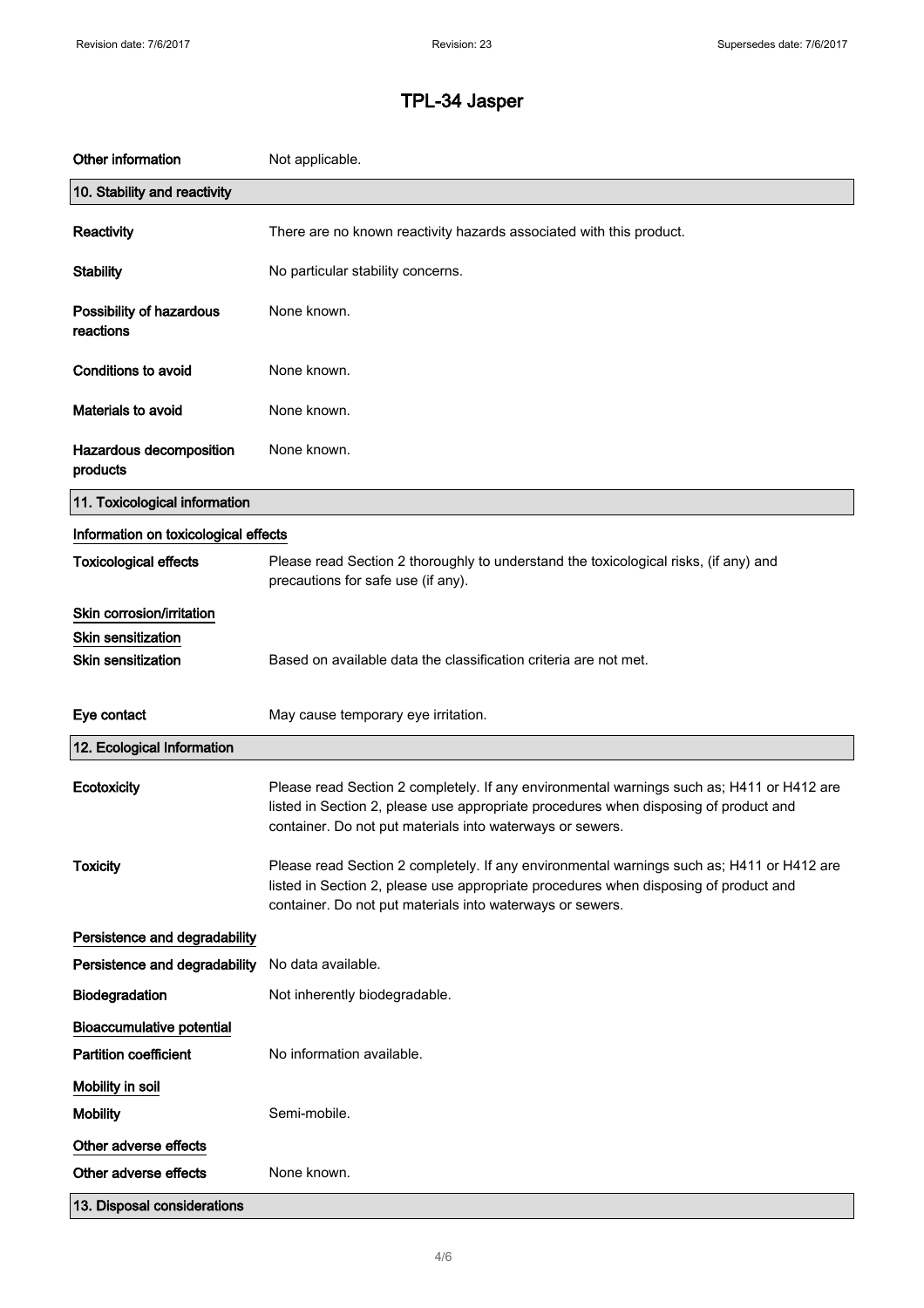## Waste treatment methods

General information **Dispose of waste product or used containers in accordance with local regulations When** handling waste, the safety precautions applying to handling of the product should be considered.

## 14. Transport information

| General | The product is not covered by international regulations on the transport of dangerous goods<br>(IMDG, IATA, DOT). |
|---------|-------------------------------------------------------------------------------------------------------------------|
|         |                                                                                                                   |

#### UN Number

Not applicable.

## UN proper shipping name

Not applicable.

#### Transport hazard class(es)

No transport warning sign required.

#### Packing group

Not applicable.

#### Environmental hazards

#### Environmentally Hazardous Substance

Please refer to Section 2 for any environmental hazards associated with this product. If H411/H412 warnings are shown then please verify packaging and labeling requirements for larger volumes.

#### Special precautions for user

Not applicable.

## Transport in bulk according to Not applicable. Annex II of MARPOL 73/78 and the IBC Code

#### 15. Regulatory information

#### US State Regulations

California Proposition 65 Carcinogens and Reproductive Toxins

None of the ingredients are listed or exempt.

#### Massachusetts "Right To Know" List

Present.

Hydrated Aluminium Silicate 1-5% 2-aminoethanol  $1%$ 

## Rhode Island "Right To Know" List

Present.

Hydrated Aluminium Silicate 1-5%

2-aminoethanol  $1%$